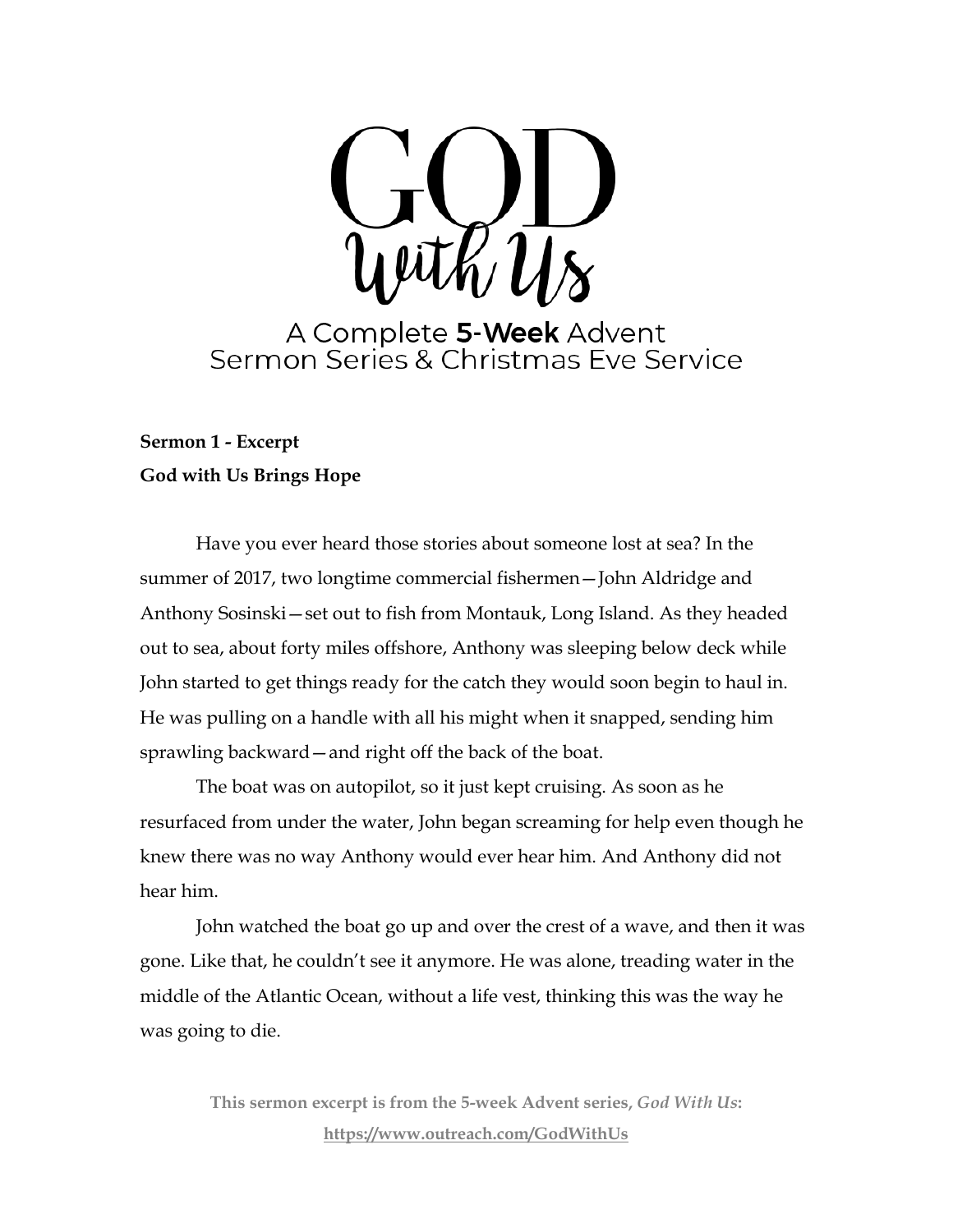Can you imagine what that must have felt like? If there's ever been a hopeless situation, that has got to be it.

Or is it?

While John was trying to calm down, quiet his thoughts of certain death, and stay afloat, he realized that his boots were very buoyant. And he got an idea. He took one off, emptied it out, and plunged it back into the water so that it created an air pocket. It did. And it floated. So John stuck his boots under his arms as flotation devices.

At least he could stay afloat. A flicker of hope.

John thought of his family and the fact that no one, anywhere, even knew that he was missing. Except maybe the two sharks that swam about fifteen feet away, but fortunately, they didn't seem to care. He tried to set goals, beginning with just living till morning.

Four hours later, Anthony woke up and realized John was gone. He called the Coast Guard. The Coast Guard began its search procedures, even though the Coast Guard commander admitted he didn't have much hope of finding John in so much open water.

On the boat, Anthony found the broken handle and knew what John must have been doing when he went overboard—which also meant he knew the ocean depth of where he would have been doing it.

John made it alive to morning and tried to keep his hope alive. But the hours kept passing, and there was no sign of help. Finally he spotted a fishing buoy and was able reach it and climb onto it. This was a new surge of hope.

In less than an hour a Coast Guard helicopter flew nearby and spotted John waving and splashing. They pulled him up to safety. "We've been looking for you for nine hours today," the Coast Guard rescue diver told John. "Well, I've been looking for you for twelve," John answered.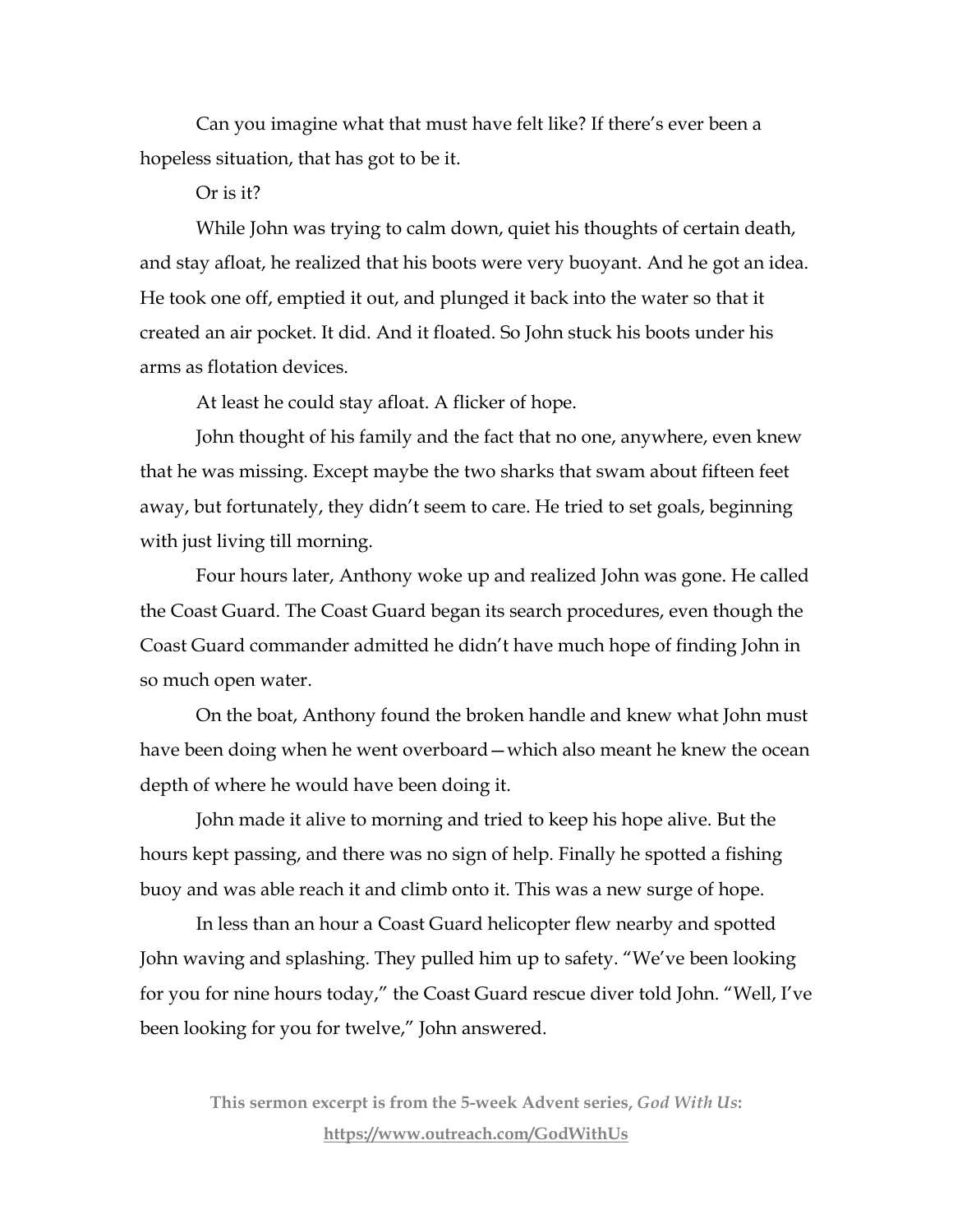[For more context, the story can be found at Sunday Morning, CBS News, [https://www.cbsnews.com/news/lost-at-sea-a-harrowing-story-of-survival/.](https://www.cbsnews.com/news/lost-at-sea-a-harrowing-story-of-survival/)]

Miraculously, John Aldridge survived. What an amazing story! And what amazing hope! If it were most of us out there bobbing alone in the middle of the ocean, we probably would have given up hope that there was even a chance—a sliver of a chance—to survive.

But hope is like that. Hope is the whisper that maybe, maybe these boots will float if I turn them upside down.

What is hope in your life?

For some, hope is the first candle to be lit when the power goes out in the storm.

Hope is the first day you wake up and can breathe again after an awful cold. And hope is that percentage you *do* have of beating the cancer.

Hope is the faint line on that stick when you've been struggling to get pregnant.

It's the first ray of sunshine through your window after a tearful, difficult night.

Hope is the first soldier to land on the beach.

Hope is hearing the words, "He's going to be OK."

Hope is the flicker of *maybe, just maybe.*

Hope is the fuel of faith and dreams.

And hope is what we celebrate on this first Sunday of Advent.

# **Entering Advent**

Advent is actually a season of hope. The word *advent* means "coming" or "arrival," and the season is marked by expectation, waiting, anticipation, and longing. Advent is not just an extension of Christmas—it is a season that links the past, present, and future. Advent offers us the opportunity to share in the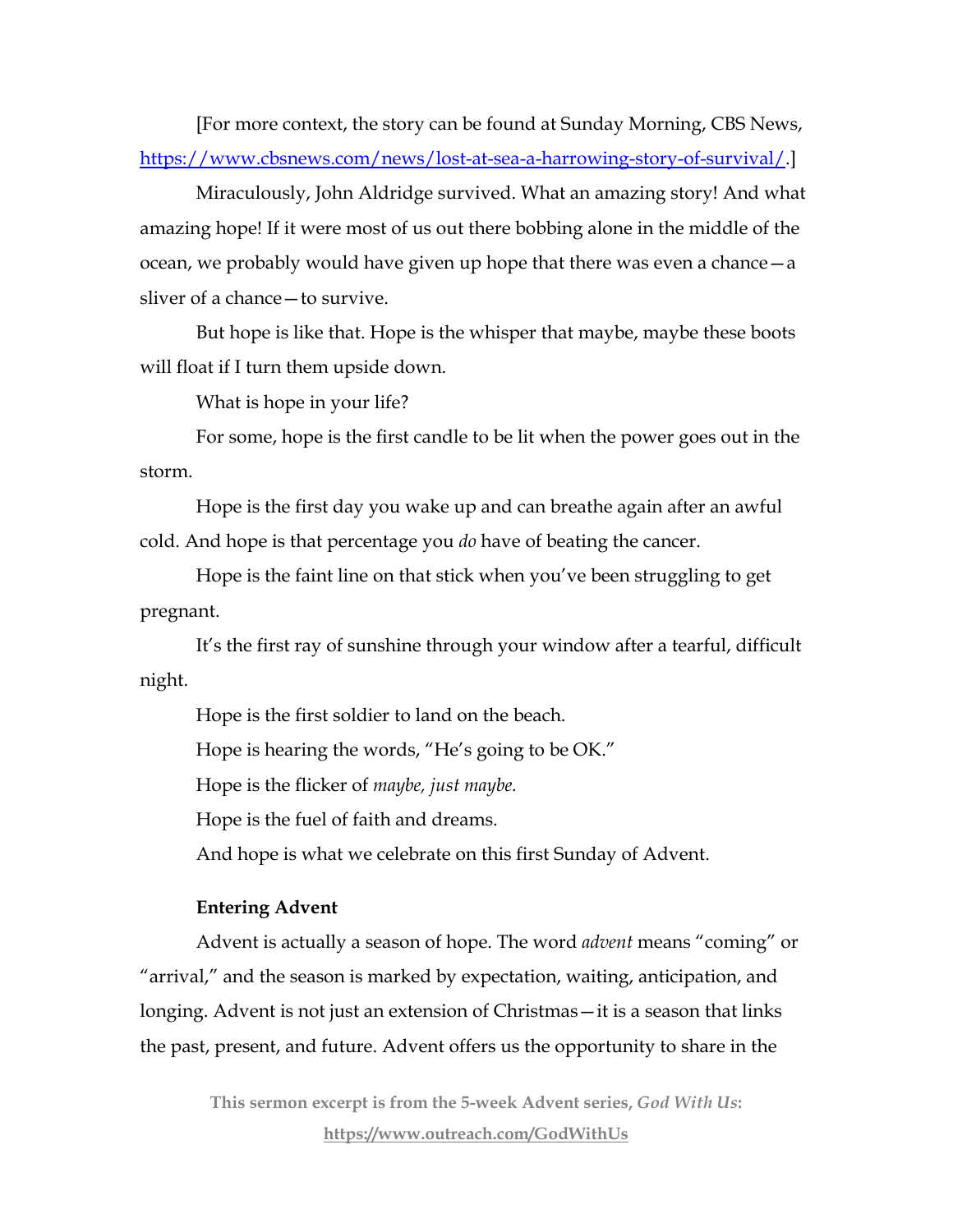ancient longing for the coming of the Messiah, to celebrate His birth, and to be alert for His second coming. Advent looks back in celebration at the hope fulfilled in Jesus Christ's coming, while at the same time looking forward in hopeful and eager anticipation to the coming of Christ's kingdom when He returns for His people. During Advent we wait for both—it's an active, assured, and hopeful waiting.

In a season often marked by frenzied busyness, Advent is an opportunity to set aside time to prepare our hearts and help us place our focus on a far greater story than our own—the story of God's redeeming love for our world. It's not a season of pretending or covering over—it is a season of digging deep into the reality of what it means that God sent His Son into the world to be Immanuel, God with Us. It is a season of expectation and preparation, an opportunity to align ourselves with God's *presence* more than just the hectic season of *presents*. So wherever you are on your own spiritual journey, I invite you into this season. It's a time that allows for questions and struggle as we take time to prepare our hearts for Christ's coming.

Advent is not a celebration that God comes to fix things—from broken computers to broken families to broken and hurting lives. Rather, simply, Advent is a celebration that God comes. God comes to be with us. He is the God with Us. In the darkness, in the pain, in the chaos, He comes. And He makes a way.

# **The Long Journey of Hope**

That's the way God has been working throughout history. You see, back in the beginning, in the way God intended this creation, He walked freely and openly with Adam and Eve. He was with us, and humanity enjoyed wholeness and intimacy with God.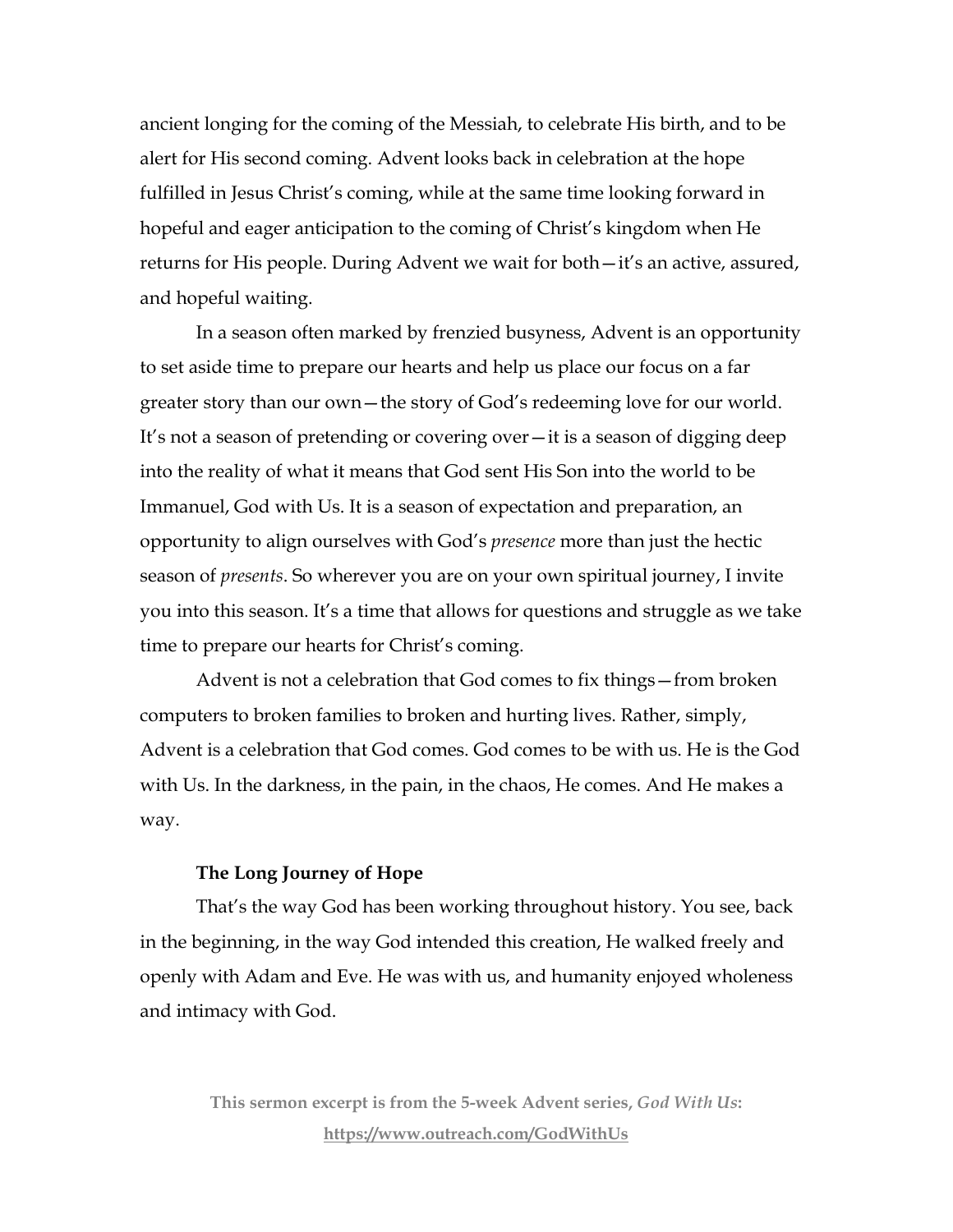But you know the story. Adam and Eve chose sin. Separation divided God and humans. The brokenness of our world that we know far too well is the ongoing result.

But do you realize that ever since, God has been working toward restoration and healing and wholeness for us and all He has made? This is the overall story of the Bible. Throughout it, we can see God making a way and giving and reminding His people of hope that He is still at work.

We see it in God's covenant with Abraham, then called Abram: "All peoples on earth will be blessed through you," God promised in Genesis 12:3.

When God encountered Jacob at Bethel, He renewed that covenant and reinforced the hope rooted in His faithfulness: "I will not leave you until I have done what I have promised you" (Genesis 28:15).

But much time passed, years and generations and centuries, and we humans are an impatient breed. "How long, O God?" was the cry of the ancient Israelite people. From the times of Abraham, Isaac, and Jacob to David, Elijah and Elisha, Isaiah, Jeremiah, and the many other prophets, there was a repeating history of devotion to God and neglect of God. There was prosperity and there was recession, feast and literal famine, pleasure and pain. The Hebrew people weren't much different from us. When things got good, they tended to forget about God. When things got bad, they cried out for God's help again.

But through it all, there was a deep and ongoing longing for God to fulfill His covenant and His promise of a Messiah, who would come to make everything right. This wasn't just a happy idea that drifted in and out of the Israelites' consciousness and culture—this was a deep hope, their deepest hope, that sustained them and encouraged them and spurred them on, especially through thousands of years of uncertain waiting.

In the midst of that long journey of hope, Isaiah is what Bible scholars call a major prophet. He wrote a lot and taught a lot and played a prominent and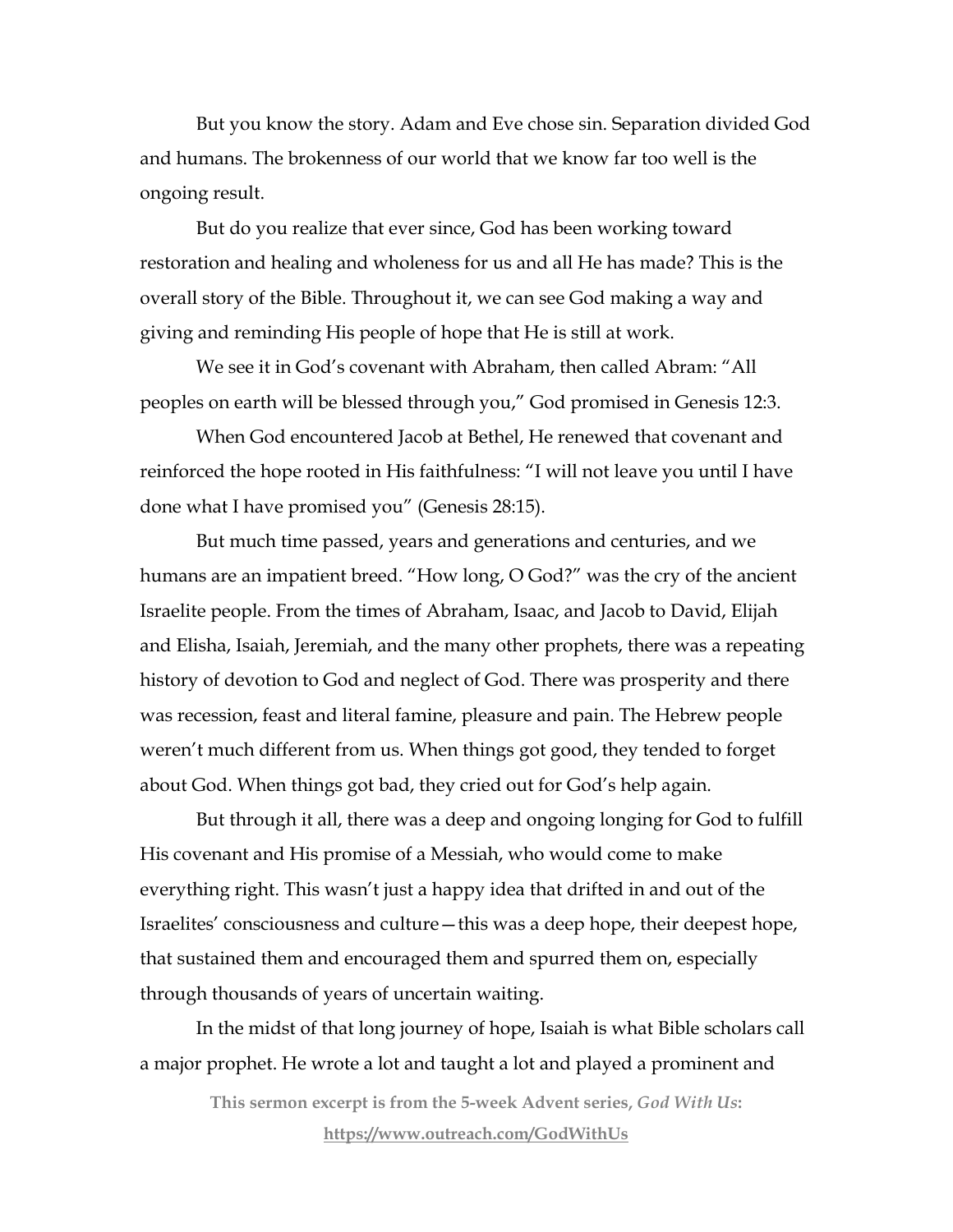public role in Israel. He was a famous guy in his day, though not always popular, especially when he was telling kings and the general public things they didn't want to hear, like "God doesn't like the way you're cheating poor people" or "An enemy empire is going to invade and destroy your country."

But you might say Isaiah is the poster prophet for Advent, this season of longing, expecting, and hoping for God to be with us. Through Isaiah, God gave Israel and us many prophecies and promises about the Messiah He would send. And in that way, Isaiah was a voice of hope.

You probably know many of these teachings. Scripture from the book of Isaiah is popular around Christmas. Many passages from Isaiah are the lyrics for George Frideric Handel's *Messiah.* That grand, stirring oratorio, written in 1741, has lasted for centuries as part of our Christmas tradition. Why? Because of its beauty and complexity and truth. Because it is a moving soundtrack of hope no matter what musical styles you favor.

Isaiah lived seven hundred years before Jesus, but he gave us beautiful words that ring with hope for the coming Messiah. Listen to some of these:

"Therefore the Lord himself will give you a sign: The virgin will conceive and give birth to a son, and will call him Immanuel" (Isaiah 7:14).

"Nevertheless, there will be no more gloom for those who were in distress. In the past he humbled the land of Zebulun and the land of Naphtali, but in the future he will honor Galilee of the nations, by the Way of the Sea, beyond the Jordan—The people walking in darkness have seen a great light; on those living in the land of deep darkness a light has dawned" (Isaiah 9:1–2).

A little later in the same chapter, Isaiah wrote:

"For to us a child is born, to us a son is given, and the government will be on his shoulders. And he will be called Wonderful Counselor, Mighty God, Everlasting Father, Prince of Peace. Of the greatness of his government and peace there will be no end. He will reign on David's throne and over his kingdom,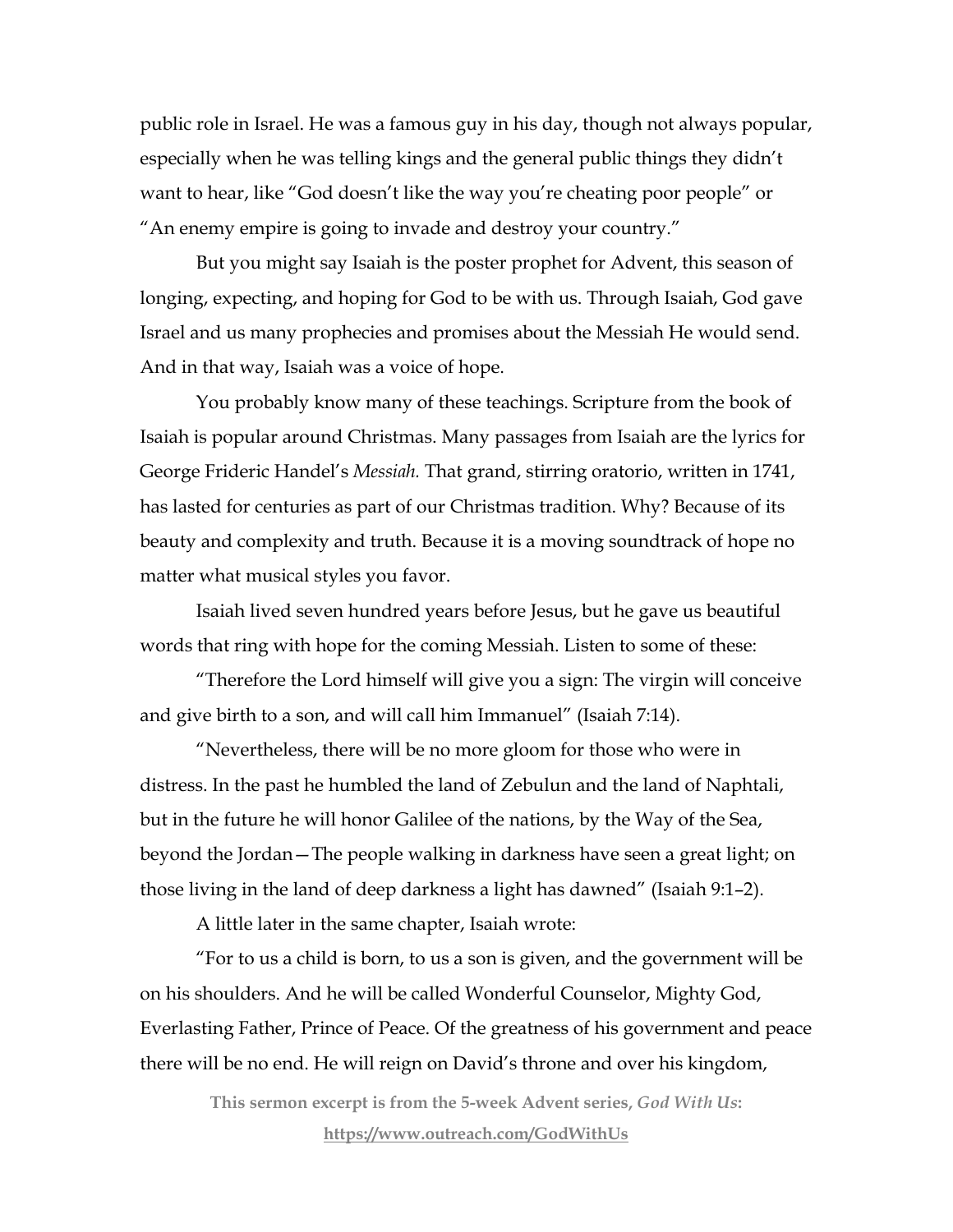establishing and upholding it with justice and righteousness from that time on and forever. The zeal of the LORD Almighty will accomplish this" (Isaiah 9:6–7).

Can you imagine living in an ancient world, well before the time of digital or even much written information, and hearing a message like that? Can you imagine the hope that would spring in the people's hearts?

Did Isaiah understand all of these messages and promises? On some level, yes, but on others, probably not. He sure didn't know God's time line for when it all would happen and when the Messiah would come. Perhaps Isaiah thought it would be in his lifetime, or maybe he was wise enough to know that God's work stretched for generations and generations. But Isaiah was filled with hope, and God's promises fueled him and his people to continue to hope for years and centuries. His vision of God with Us still fuels hope inside of us millennia later.

As we turn our attention to the Christmas narrative in Luke, Zechariah would have been well acquainted with the words and prophecies of Isaiah. He was a priest; Luke described him as righteous and blameless. He was a good Jewish follower of God and a spiritual leader to his people, and he undoubtedly held deep longings for the Messiah who had been promised.

But Zechariah was still in shock when suddenly, out of the blue, on an ordinary day when he was going about his priestly duties, God dropped a megadose of hope into Zechariah's world for the people of Israel.

Picture it. It's been four hundred years since Israel has had a clear prophetic voice and message from God. Four hundred years! Think about how long that is. The United State is only 242 years old. To give a comparison for us, about four hundred years ago, Johannes Kepler, the famous scientist, was discovering his planetary laws. North America was still to be explored by Europeans. Jamestown had just been settled, and Henry Hudson had just discovered Hudson Bay. So a long, long time ago, with many lives come and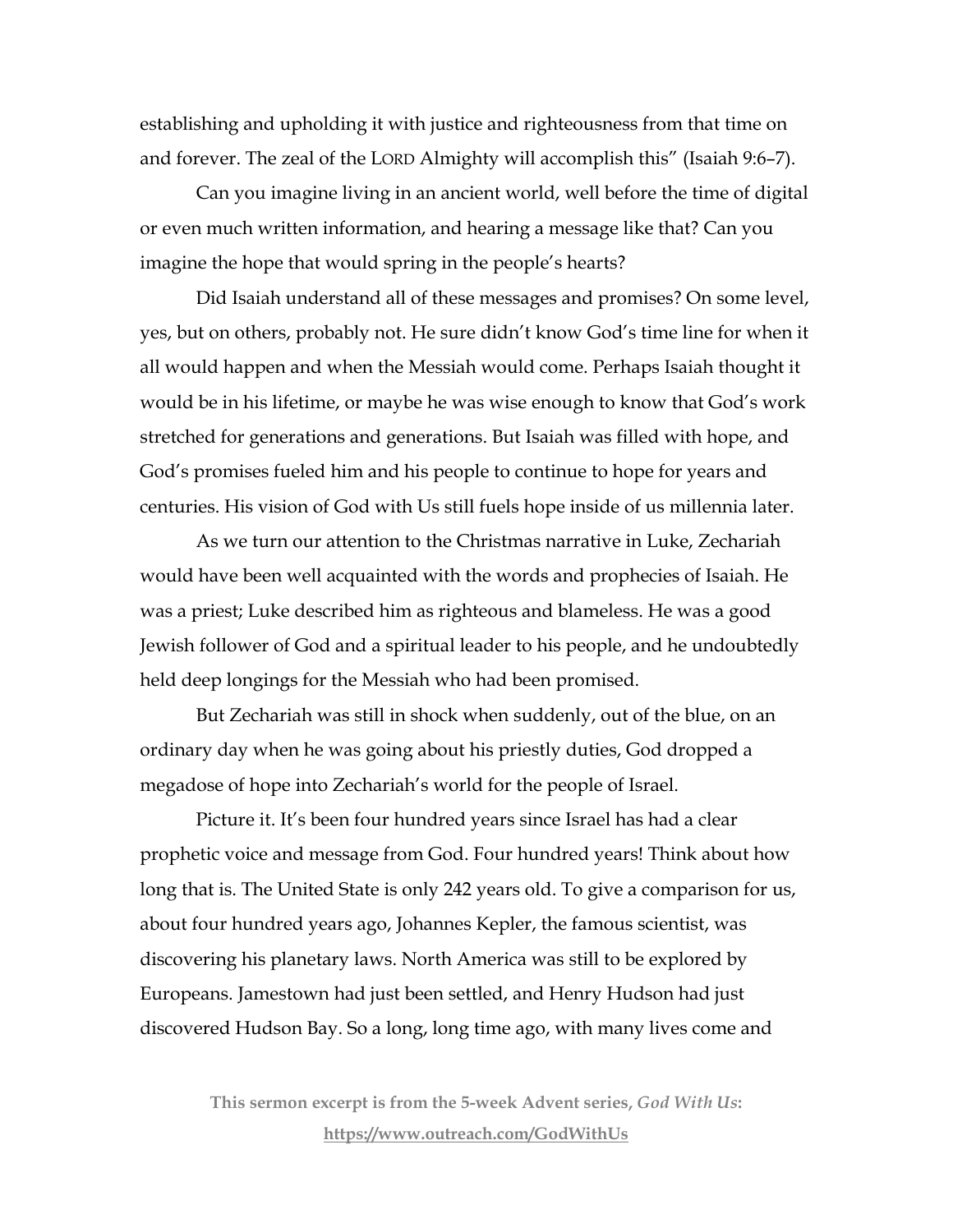gone in between, but close enough in time that things are recognizable in our knowledge.

So when an angel showed up and told Zechariah that he would have a son who "will go on before the Lord, in the spirit and power of Elijah, to turn the hearts of the parents to their children and the disobedient to the wisdom of the righteous—to make ready a people prepared for the Lord" (Luke 1:17), Zechariah knew the significance. He knew the prophecies of the Messiah. And he also knew that this was a miraculous occurrence all the way around.

See, Zechariah and his wife, Elizabeth, were old. Too old to have kids. And this was a big deal for them. In those times, it was shameful, especially to the woman, not to be able to have kids. Zechariah and Elizabeth would have wanted to have children. They would have tried to have children and hoped and prayed to God to bless them with children. But it never happened for this couple. Even though they were well thought of, especially Zechariah as a good priest, the fact that they were childless would have been a stigma on them—an asterisk in people's minds. "Oh, you know Zechariah and Elizabeth?" people might have said. "Good people, but they never had any children."

"Oh, yes, such a shame," others might have answered with a knowing, slightly condescending tone.

So when Zechariah received a special angelic delivery, he was a little bit in shock, to say the least. And he couldn't quite get over this part about him and his old wife having a child. "Who me? Uh, we're old, God. That's not possible," was his response. As a result, God made sure Zechariah remained literally speechless until his son, John, was born.

This was certainly an inconvenience, but can you imagine the hope that sprang up within this couple and the people around them when they heard this news? The old prophecies are about to be fulfilled! The one prophesied to come in the spirit of Elijah to prepare the way for the Messiah is coming! God is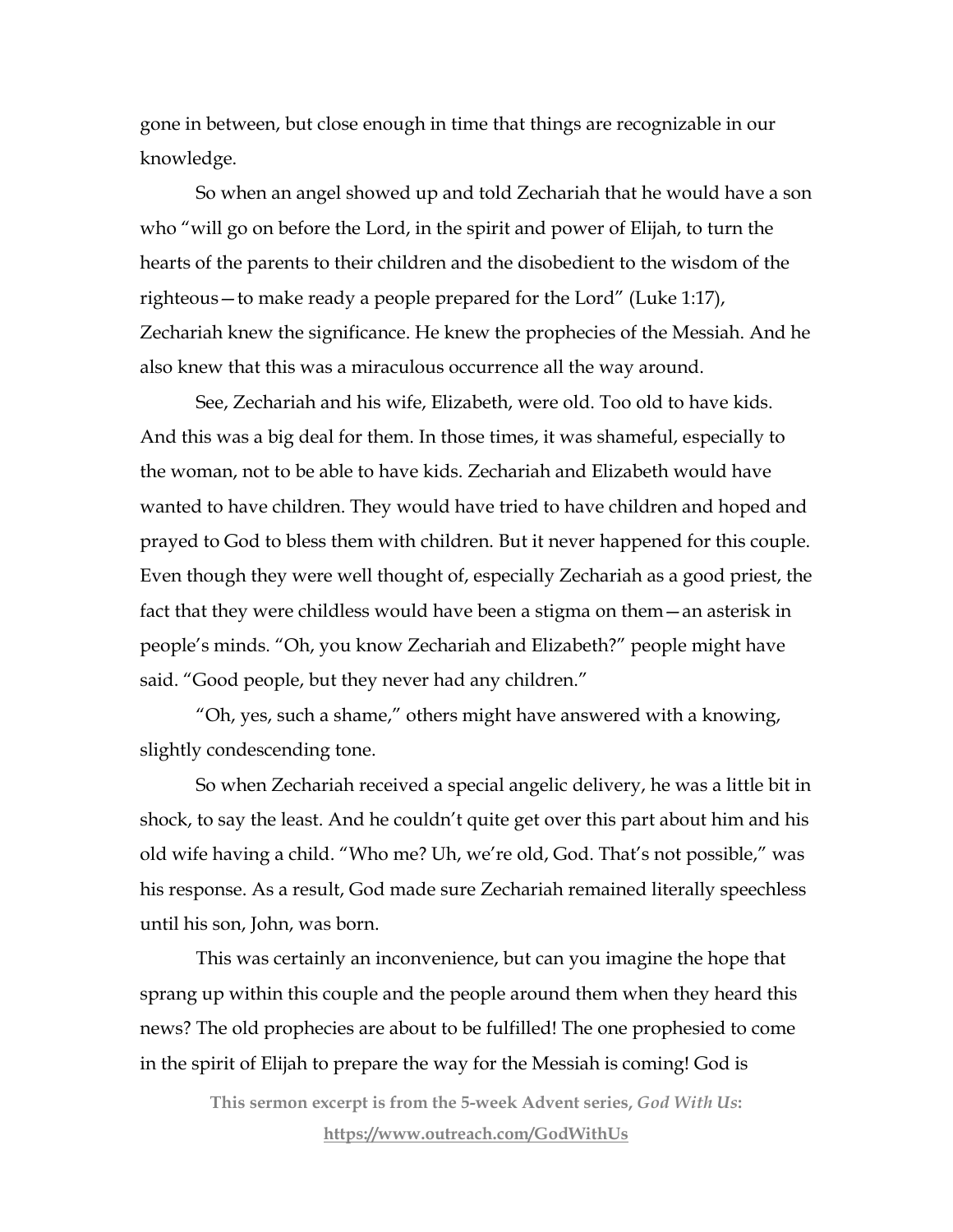moving to restore hope that He is still here—that the human expression of God with Us is still coming. That God is about to stir things up and change eternity forever!

Hope in Israel was alive again! Hope on earth at its deepest levels was alive again!

Maybe some of you are thinking, *That's all nice and great for those people thousands of years ago, but what about for us? What about for me? They weren't fighting cancer. Their spouse wasn't killed fighting in a war on the other side of the world—or didn't walk out on them. They didn't lose their job with no warning, with bills to pay and debts stacking up and kids expecting Christmas presents, not to mention meals on the table.* 

No matter what kind of problems and struggles you are facing right now, no matter what kind of season of darkness and pain you are in, let me encourage you not to abandon hope. Hope is still alive, even in our deepest pain and most hopeless circumstances. Hope is alive because God is with us.

How can we know? How can we find that tiny spark of hope when we're on the verge of giving up?

I think there are several ways that all of us can kindle and reconnect with God's hope during this Advent season, no matter what kind of circumstances we are facing.

### **Hope Based on God's Word**

The first is hope based on God's Word. Part of God with Us is the written word that He has left us. These are His promises to His people—both long ago and today. They are a piece of Him. They are beacons of hope. They are reminders that can penetrate our hearts and spirits and assure us that no matter what we are facing, no matter how bleak tomorrow looks, no matter how bad the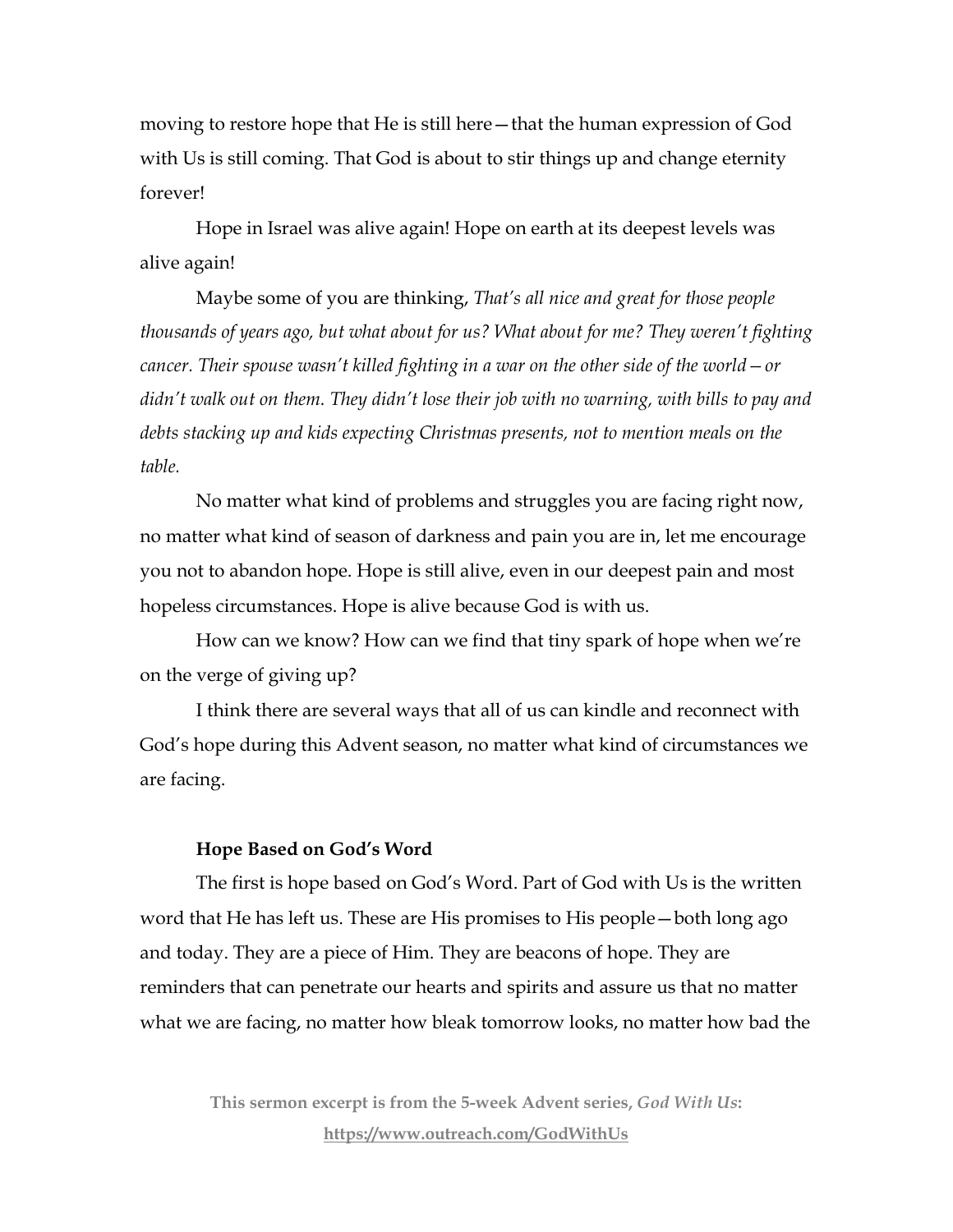pain, God will never leave us or forsake us. And nothing can separate us from Him.

Consider these words from Psalm 139: "Where can I go from your Spirit? Where can I flee from your presence? If I go up to the heavens, you are there; if I make my bed in the depths, you are there. If I rise on the wings of the dawn, if I settle on the far side of the sea, even there your hand will guide me, your right hand will hold me fast. If I say, 'Surely the darkness will hide me and the light become night around me,' even the darkness will not be dark to you; the night will shine like the day, for darkness is as light to you" (Psalm 139:7–12).

Can you feel the hope in those words? You are not alone. God with Us means that He always will be with us, and nothing—nothing—can take that away.

Scripture is filled with stories and words and promises that can rekindle a supernatural hope within us. As we move through Advent, let me encourage you to dig into the words of the Bible expectantly. Because God is with us, we can take hope that we are never alone, that He is always working in and among us, and that He is not done yet with His greatest and final work of healing.

#### **Hope Based on God's Character**

The second way we can rekindle hope is to put our focus on God's character—on who He is and promises to be.

There's a small story told in the book of Mark (Mark 5:25–34) that is easy to overlook, but it's a great story of hope. It's about a woman—we don't even know her name—with a bold hope.

For twelve years, this woman had been bleeding somehow. No one had been able to help her. Doctors had tried, but the woman's condition had only grown worse. This was a condition that would have affected everything about her, every day of her life. Those of you with long-term illnesses can probably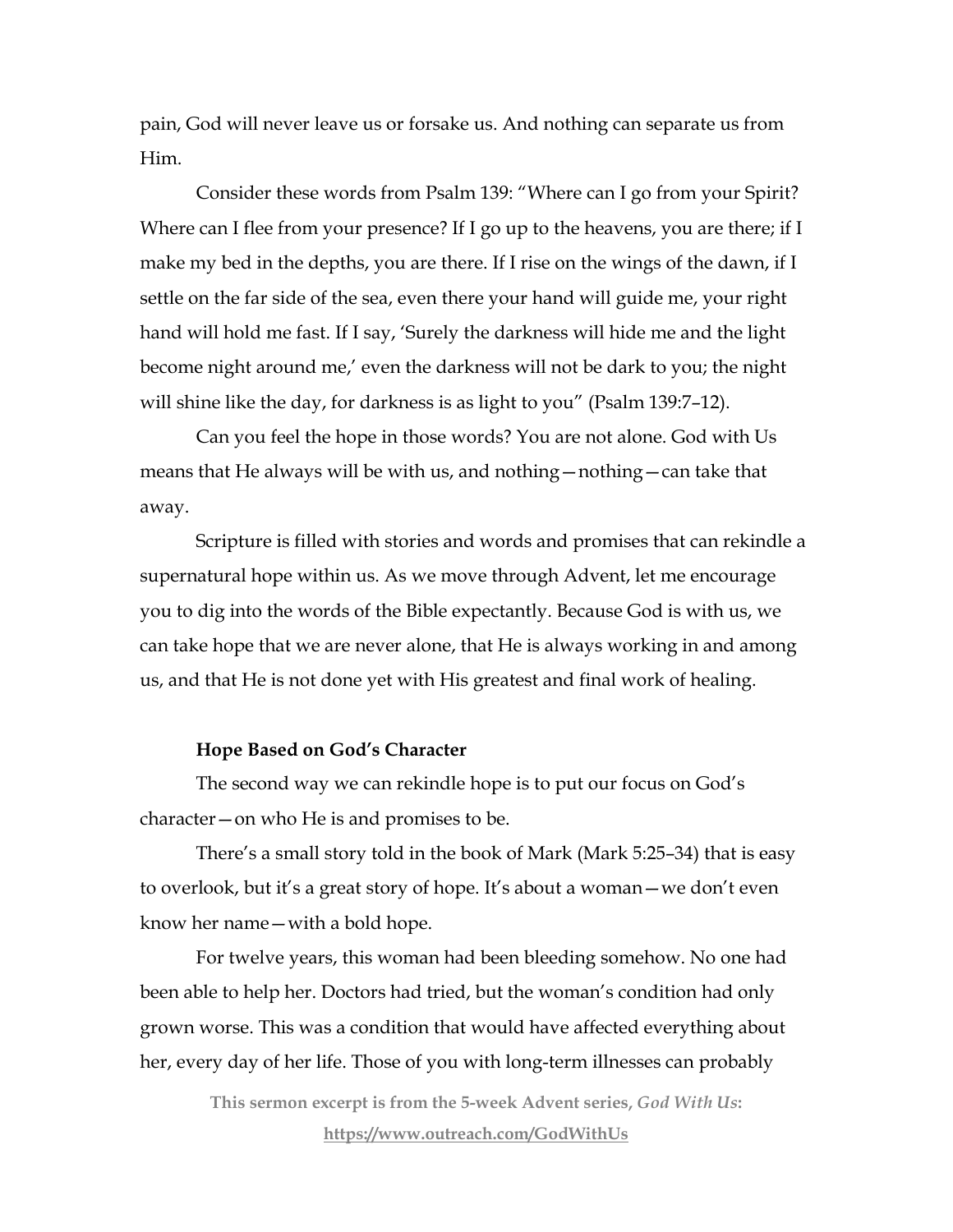relate. This woman was probably considered unclean and treated as an outcast because of her health problems. Even people who might try to understand her problem couldn't. She didn't understand it herself.

But she had heard about this Jesus—the stories, the miracles, the healings—and she believed. Hope awoke inside of her. The hope of healing, the hope of a new life, drove her to take action.

*If I can just get close enough to touch His clothes, I'll be healed,* she thought. *If this Jesus is who He says is, He can heal me.*

It was a bold hope she held. It may seem like a small action to us, but she did what she could just to get close enough to Jesus and reach out. When she did, it made all the difference in the world.

Was it hard? Probably. Jockeying her way through the noisy, clamoring crowd must have been difficult, especially with a long-term illness, especially if she was stigmatized and looked down upon. Was she afraid? Yes, especially when Jesus began looking for her in the throng of people.

"Who touched me?" Jesus asked.

"What do you mean, 'Who touched me?'" his disciples asked. "We're in the middle of a crowd."

The woman must have frozen in that pregnant, powerful second. On the one hand, she knew that she had been healed miraculously. On the other, was she about to pay a harsh penalty for her presumption?

"Um, it was me," she said timidly, fearfully.

And Jesus connected with her deeply and directly, as God with Us. And the healing, peace, and freedom He gave her changed her life.

This is our God. This is His character. Jesus is worthy. He was and still is God with Us. He fulfilled Israel's hope for the Messiah when He arrived that first Christmas. He fulfilled humanity's hopes for victory over death when He